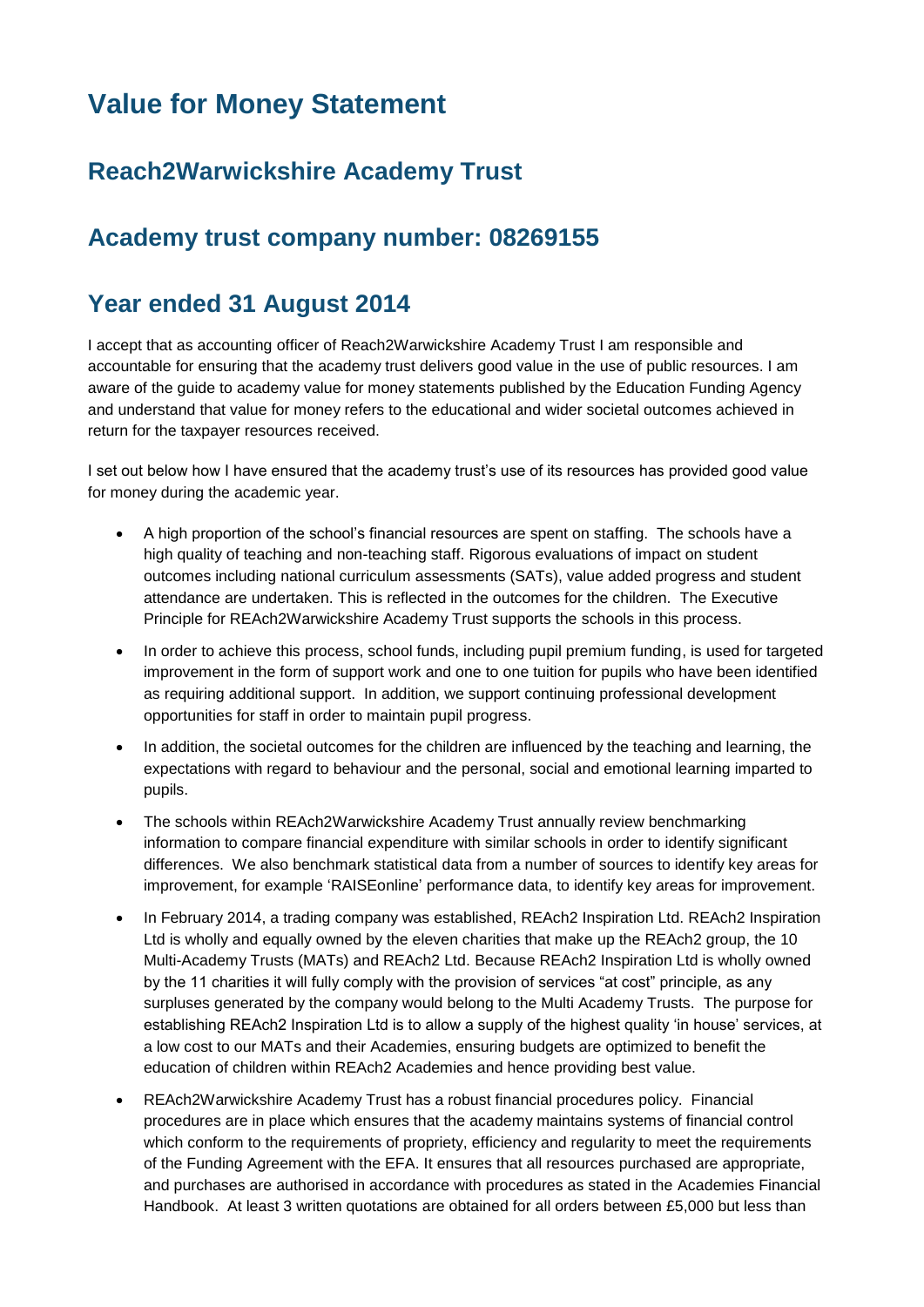£25,000 to identify the best source of goods/services. These quotes are reviewed and authorised by the governing body prior to purchase using the four principles of *best value*:

- Challenge whether the school is doing what is required to achieve the best performance, why are the services or core operations of the school being provided and how.
- Compare how the schools performance compares with that of other schools (benchmarking)
- Consult how the school ensures that it considers the views of stakeholders about the services provided.
- Compete the process undertaken by all stakeholders to ensure that the school secures the most economic, efficient and effective services.

The Headteacher, Governing Body and Multi Academy Board receive regular budget reports, future years forecasts, and reviews of income and expenditure including explanations of variations.

• In the future REACH2Warwickshire Academy Trust will continue to target funding and Pupil Premium on quality teaching and classroom support and in providing group work and one to one support to those children that need additional help. We will also look at opportunities of improving the classroom environment and the school sites to ensure the best facilities are available to our pupils and staff.

#### *Sharing good practice - REAch2 Academy Trust.*

REAch2Warwickshire Academy Trust has a strong relationship with REAch2 Ltd. This relationship is defined through the Memorandum of Understanding that the Trust and REAch2 Ltd have agreed. REAch2 Ltd is a charity with the purpose:

- "REAch2 (Raising Educational Achievement for Children) is an Academy Trust developed by Hillyfield Primary Academy. Its core mission is to create a family of primary academies that have strong reputations for delivering outstanding education for all pupils. Through working increasingly across a wide geographical area with schools in a variety of contexts, REAch2 will seek to be an influential voice in the primary sector."
- "The mission and vision of REAch2 is set out in its mission and vision statement. In fulfilling this mission, REAch2 has established a network of academies who share a common vision and purpose. This Memorandum acknowledges the shared vision and the commitments that REAch2 and all the REAch2 Academy Trusts and their respective REAch2 Academies (the "Trust"), by signing this Memorandum, make to each other. The relationship between REAch2 and the Trust is intended to be mutually beneficial and reflects their wish to work together and to collaborate. Whilst there is no intention to create legally binding obligations in this Memorandum, it reflects the expectations that the parties have of each other."
- "The strength of the partnership between REAch2 and the Trust and the REAch2 Academies and more widely the REAch2 network of schools lies in the fact that all look outwards as well as inwards and the interaction with others provides challenge and opportunity as well as promotes best practice. Whilst it may be clear that the primary objective of this Memorandum is to provide mutual support, nothing in this Memorandum will prohibit either REAch2 or the Trust collaborating with other local and national networks."
- In addition to this, the Trust also provides a procurement framework that enables its member academies to access commercial services that ensure value for money and consistent quality. For these commercial services REAch2 has entered into agreements with commercial providers of